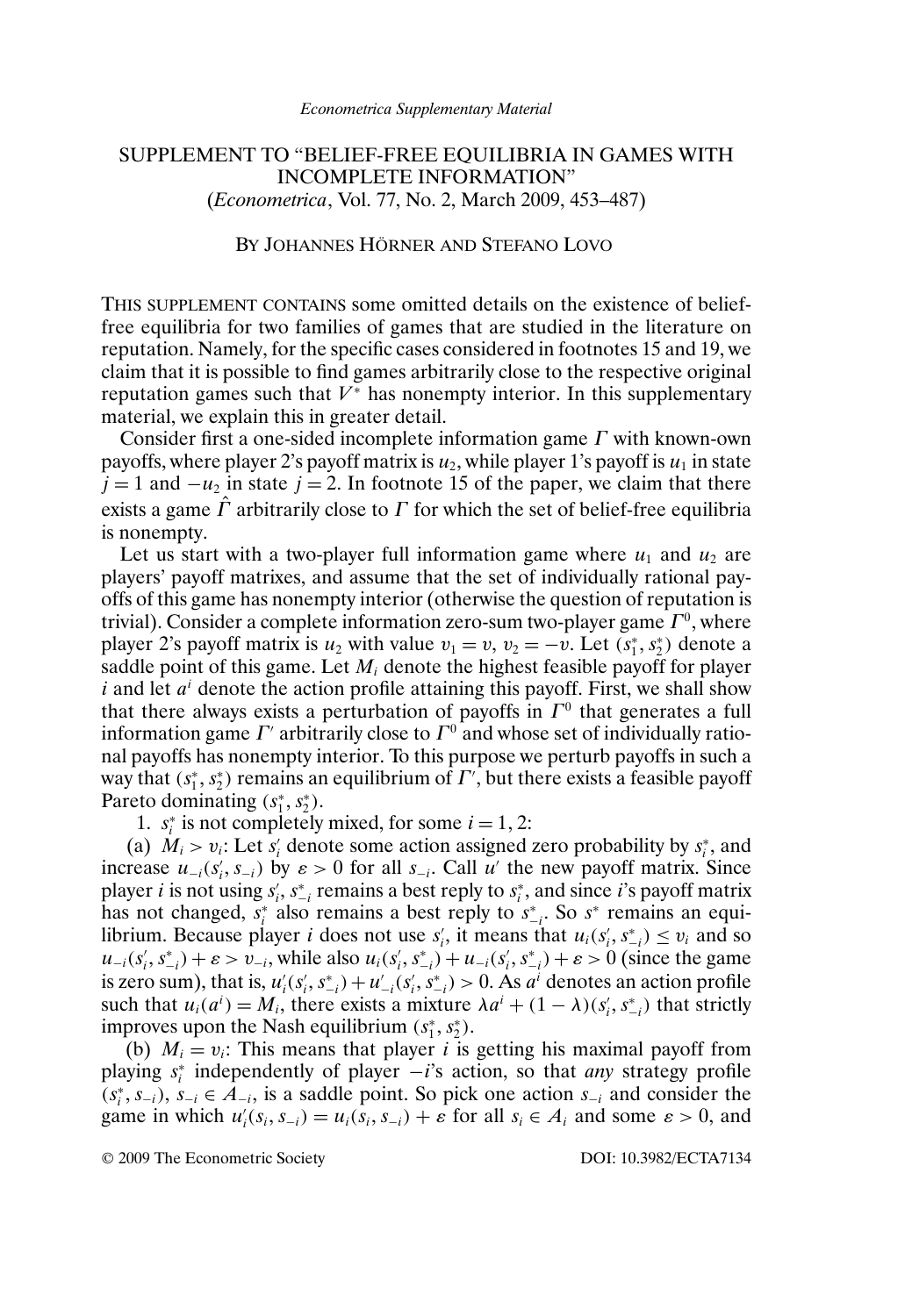all other payoffs remain unchanged. Clearly,  $(s_i^*, s_{-i})$  is an equilibrium point of the game u', and in this equilibrium point, player i receives  $v_i + \varepsilon$ . We then proceed as in the previous case: There exists a mixture  $\lambda a^{-i} + (1 - \lambda)(s_i^*, s_{-i})$ that strictly improves upon the Nash equilibrium  $(s_1^*, s_2^*)$ .

2. Both  $s_1^*$  and  $s_2^*$  are completely mixed:  $u(a^1) \in \mathbb{R}^2$  and  $u(a^2) \in \mathbb{R}^2$  are the two extremes of the set of feasible payoffs that is a segment with slope −45◦, while  $u(s^*)$  is somewhere on the interior of this segment. Let  $a^1 = (a_1, a_2)$ and  $a^2 = (a'_1, a'_2)$ . Both  $a_i$  and  $a'_i$  are in the support of  $s_i^*$  for  $i = 1, 2$ , and let  $\alpha_i$ ,  $\alpha'_i$  denote the probabilities of those actions given  $s_i^*$ . Consider the payoffs u' such that  $u'(a_1, a_2) = u(a_1, a_2) + (\varepsilon/\alpha_2, \varepsilon/\alpha_1), u'(a_1, a'_2) = u(a_1, a'_2) +$  $(-\varepsilon/\alpha'_2, -\varepsilon/\alpha_1)$ ,  $u'(a'_1, a_2) = u(a'_1, a_2) + (-\varepsilon/\alpha_2, -\varepsilon/\alpha'_1)$ , and  $u'(a'_1, a'_2) =$  $u(a'_1, a'_2) + (\varepsilon/\alpha'_2, \varepsilon/\alpha'_1)$  (all other entries are left unchanged). By construction, s<sup>∗</sup> remains an equilibrium in game u', leading to payoffs  $v_1 = v$  and  $v_2 = -v$ . Now the action profiles  $(a_1, a_2)$  and  $(a'_1, a'_2)$  provide two points that are above the  $-45°$  line, namely  $(M_1 + \varepsilon, -M_1 + \varepsilon)$  and  $(-M_2 + \varepsilon, M_2 + \varepsilon)$ , respectively. Hence there exists a convex combination of  $a<sup>1</sup>$  and  $a<sup>2</sup>$  that is a Pareto improvement with respect to the Nash equilibrium  $(s_1^*, s_2^*)$ .

Let  $\hat{\Gamma}$  be the one-sided incomplete information game with known-own payoffs where player 2's payoff matrix is  $u'_2$ , while player 1's payoff is  $u_1$  in state  $j = 1$  and  $u'_1$  in state  $j = 2$ . Here  $u'_1$  and  $u'_2$  are obtained as described above and are such that  $u'_1$  and  $u'_2$  are arbitrarily close to  $-u_2$  and  $u_2$ , respectively. The purpose is to show that the set of belief-free equilibria in  $\hat{\Gamma}$  is nonempty. Consider the following construction.

Let  $\alpha^*$  be the occupation measure generated by strategy profile  $(s_1^*, s_2^*)$ . Let  $A^{IR_2}$  be the set of occupation measures leading to payoffs that are individually rational for player 2. This set has nonempty interior and includes  $\alpha^*$ .<sup>1</sup> Let  $\alpha^{1,j}$  be the  $\alpha \in A^{IR_2}$  preferred by player 1 in state  $j = 1, 2$ . The payoffs originated by  $\alpha^{1,1}$  and  $\alpha^{1,2}$  are incentive compatible for player 1 (and generically strictly incentive compatible provided  $|A| > 3$ ). We shall show that  $\alpha^{1,1}$ and  $\alpha^{1,2}$  generate strictly individually rational payoffs for player 1, that is to say, player 2 has a strategy  $\hat{s}_2$  that punishes player 1 in the two states. Let  $B^j$  be player 1's best reply correspondence in state j. Note first that payoffs that strictly Pareto dominate  $(u_1'(s_1^*, s_2^*), u_2'(s_1^*, s_2^*))$  exist by construction of  $\Gamma'$  and are reachable with occupation measures that are in  $A^{IR_2}$ . Thus,  $u'_1(\alpha^{1,2}) > u'_1(s_1^*, s_2^*)$ . Also, since s<sup>\*</sup> minmaxes player 2's payoff, it results in  $u'_2(B^1(s_2^*), s_2^*) \ge u'_2(s_1^*, s_2^*)$  and hence  $u_1(\alpha^{1,1}) \ge u_1(B^1(s_2^*), s_2^*)$ , as  $(B^1(s_2^*), s_2^*)$ is in  $A^{IR_2}$ . Let  $\varepsilon := (u'_1(\alpha^{1,2}) - u'_1(s_1^*, s_2^*))/2 > 0$ . Then there are strategies  $s_2$ close to  $s_2^*$  such that  $u'_1(B^2(s_2), s_2) < u'_1(s_1^*, s_2^*) + \varepsilon < u'_1(\alpha^{1,2})$ . Thus, we can define player 2's punishment strategy,  $\hat{s}_2$ , as the  $s_2$  that solves

$$
\inf_{s_2} u_1(B^1(s_2), s_2)
$$

1Recall that the set of individually rational payoffs in the initial game has nonempty interior.